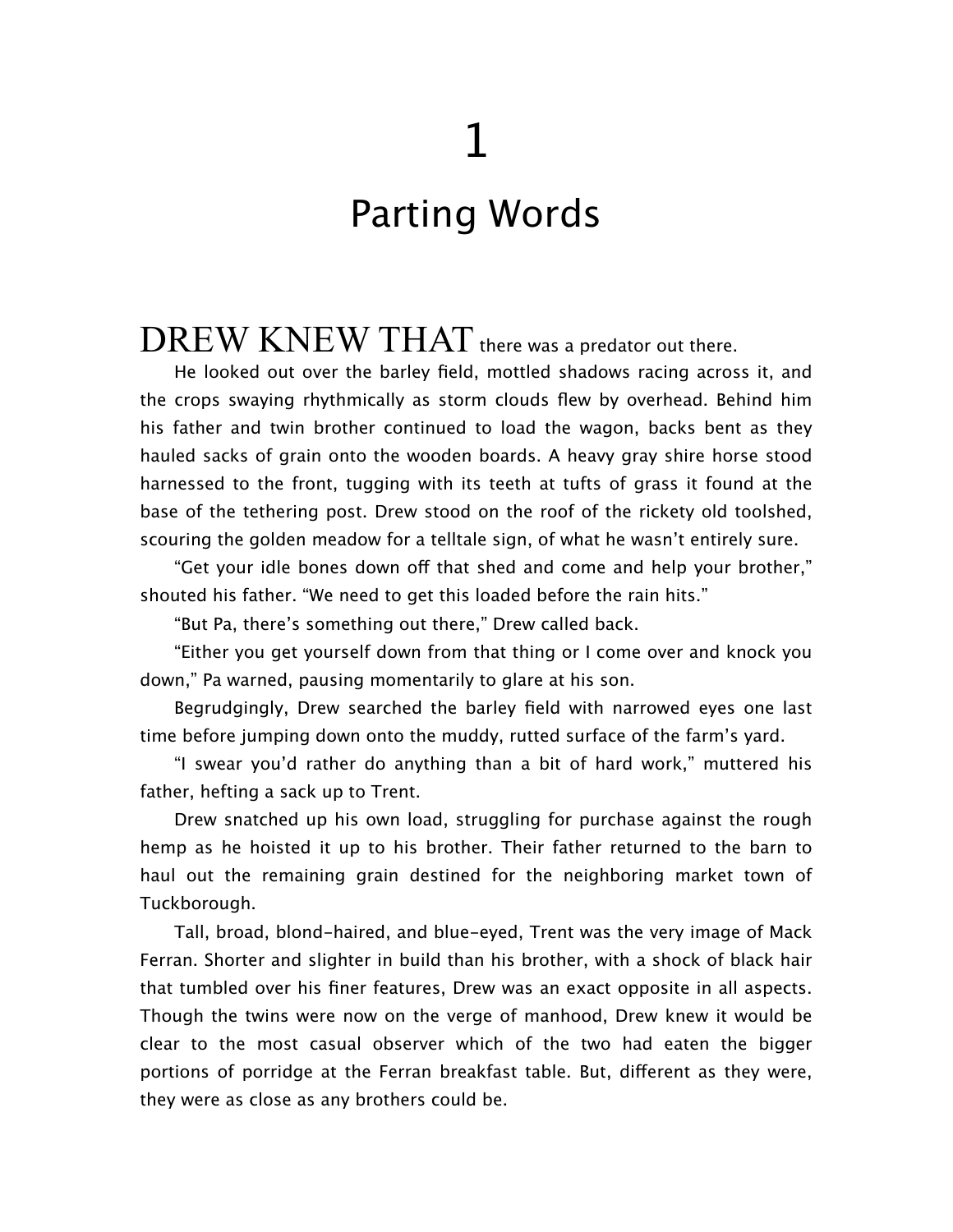"Don't mind him," said Trent, taking the weight of the sack and dragging it across the wooden boards. "He just wants to be off so he can get to market on time." He slammed the bag down as Drew pulled forward another to the foot of the wagon. Trent rarely had any trouble believing Drew—if his brother said something was amiss when they were in the wild, nine times out of ten he'd be correct. "What do you reckon it is?" he asked.

Drew paused to glance back at the fields surrounding the Ferran farm. "Can't say. A wildcat? Dogs maybe? Possibly a wolf?" he guessed.

"At this time of day, so close to the farm? You're mad, Drew. I'll grant you it might be wild dogs, but not a wolf."

Drew knew he wasn't mad. Trent might have been strong, athletic, and a natural horseman, but he knew little about the wilderness. Drew, on the other hand, was a born outdoorsman and with this came the gift of an innate understanding of the countryside and the creatures within it. Since his first trip out into the fields as a boy with his father, he'd taken to shepherding with an uncanny ease. He found he was completely in tune with the animals, his senses seeming to match theirs. From the smallest field mouse to the largest (and, thankfully, very uncommon) bear, Drew could usually recognize their presence readily, be it from the reaction of the other animals or the tracks and signs they left behind.

But today's feeling vexed him. Something was out there, watching them, stalking them, but it was unfamiliar. He knew it sounded crazy, but he could pick up the scent of a predator when the air was clear. This had proved invaluable on many an occasion, saving several of the family's sheep and cattle. Although today was blustery, there was still the faint hint of a creature that was out of place, foreign to these parts. A large animal was out there, looking in, and it irked Drew that he couldn't figure out what it was, much less spy it.

"You think it's the thing from last night?" asked Trent.

That was exactly what Drew had been wondering. For the last few nights Drew's shepherd watch had been unusual. The sheep had not been themselves, and all the while Drew had been consumed by an awful sense of foreboding. Ordinarily the sheep would be very receptive to his commands and calls but, bit by bit, they had become more erratic. This had coincided with the waxing of the moon, which often spooked the animals and had even caused Drew to grow ill with worry. It wasn't a pleasant sensation, the feeling of being stalked by a predator in your own backyard.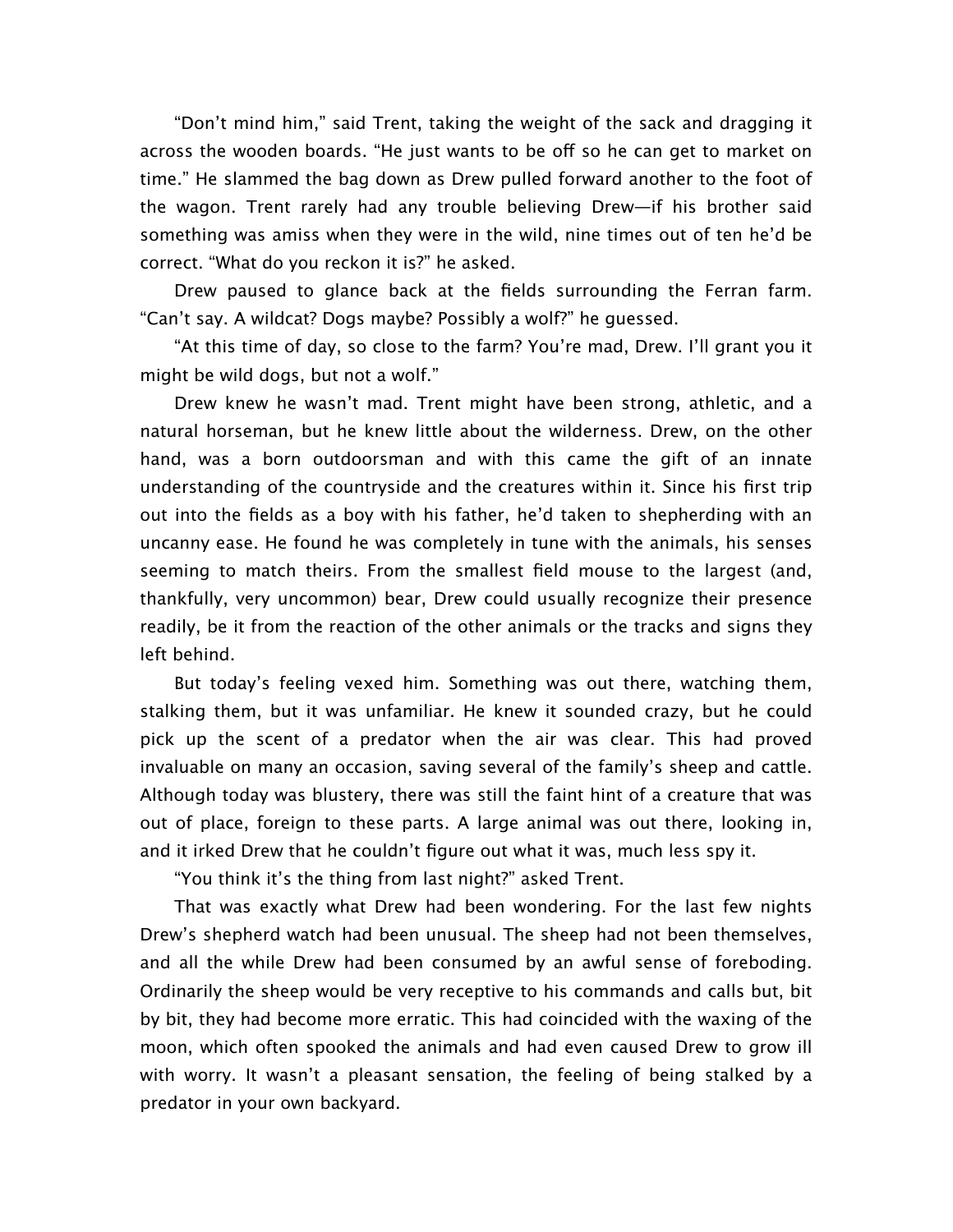Toward the end of last night's watch he'd gathered and penned the majority of the flock and picked up the stragglers that had wandered farther afield. Only one had remained—the ram, naturally—and it had managed to find its way up onto the blufs that towered over the coast below. The Ferran farm was situated on a rocky promontory of land that reached out from the Cold Coast into the White Sea, cut off on almost every side by the rock walls that surrounded it. He'd found the ram in a state of panic.

It had bucked and started, throwing its head back in fear. Drew raised his hands, which should have calmed it down, but it had the opposite efect. Shaking its head from side to side, mouth open and gulping at the salty air, the ram had backed up a step. Then another. Pebbles had tumbled over the clif edge, dislodged by frantic hooves, as it struggled for purchase. One moment it was there, an eye fixed on him in stricken terror, the next it was gone, disappearing off the cliff.

Drew had scrambled the remaining distance to the edge, white-knuckled fingers clutching the earth as he peered over. A hundred feet below, heaped in a broken mass, the sheep lay unmoving, its life dashed away on the sharp rocks.

As the moon shone down Drew had looked about, convinced he wasn't alone, sure beyond reason that whatever had startled the animal was still nearby. He'd raced home through the sickly moonlight, heart thundering, not stopping until he'd hit the farm's front door with an almighty crash. Now, on this stormy morning, Drew had the same familiar feeling. He'd be keeping the sheep penned in tonight, close to the farm where he could keep an eye on them.

"Drew!" His father pointed in the direction of the remaining sacks that were lined up outside the heavy timber doors of the barn. "Get a move on. I want to get to Tuckborough while there's still daylight, lad." Drew trudged to the barn, speeding up when he caught sight of his father's glower.

His mother, Tilly, stood on the doorstep of the farmhouse, drying her hands on her apron.

"Try not to be hard on him, Mack," she said as her husband approached, reaching out and brushing the sweat-soaked hair from his brow. "He's probably still raw from what happened to that ram."

"He's still raw?" said Mack incredulously. "It's not him who has to fork out for another animal. If I don't get there before noon, the best on show will be gone to some other bidder." He saw his son dragging the last two sacks across the farmyard to the wagon. "If you tear those sacks, then it'll come out of your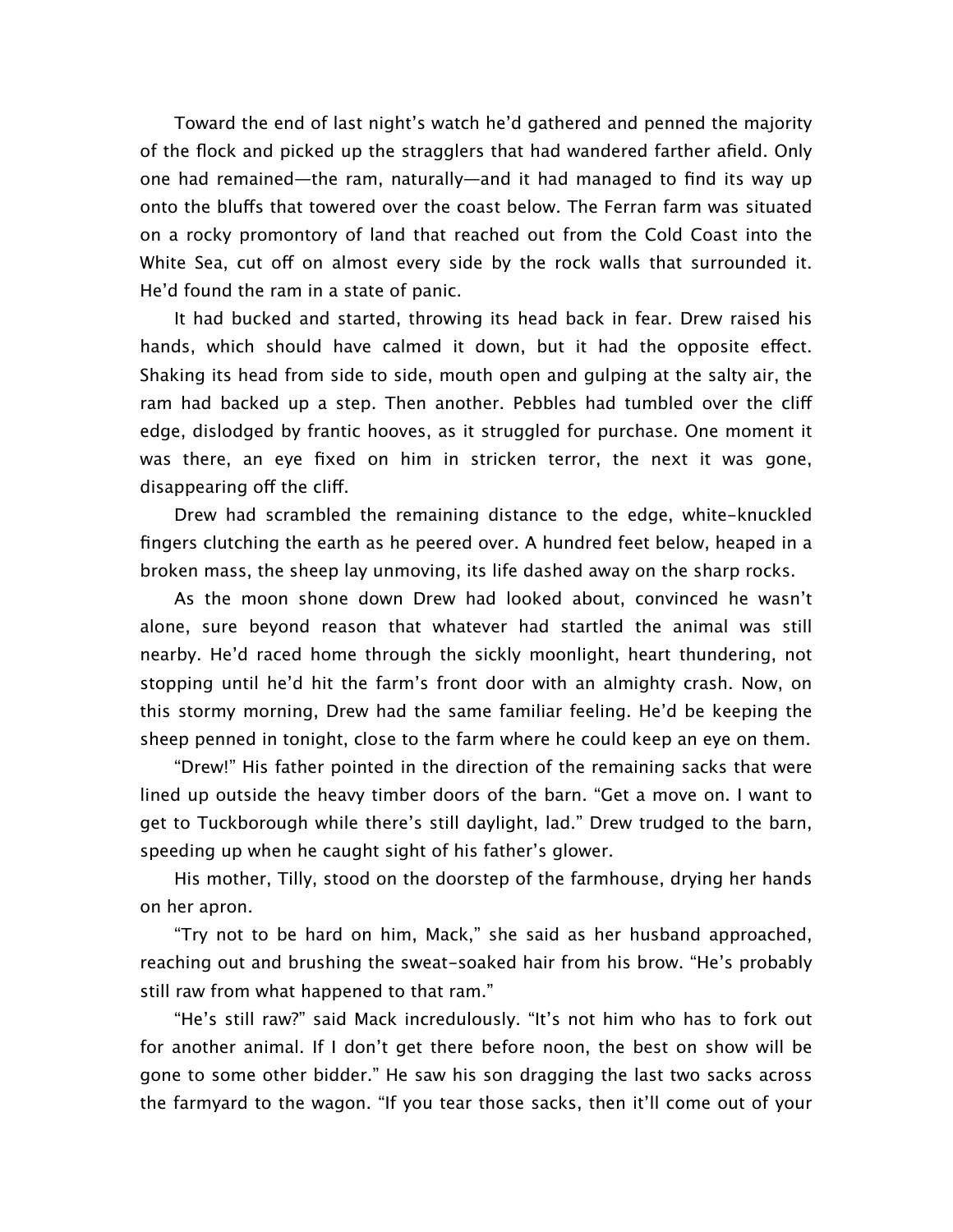wages, lad!" he shouted.

Tilly had to bite her lip, mother's instinct telling her to jump in and defend the boy, but she thought better of it. Mack's mood was bad enough without one of their rows darkening it further.

Drew stopped to throw one of the sacks over his shoulder, looking back to his parents, who stood talking beneath the farmhouse porch. His father was pointing his way, his hooked thumb gesturing, while his mother shook her head. A few choice words to her husband and she walked indoors in annoyance. The boys' father looked back toward them, shaking his head wearily before following his wife indoors. Drew trudged over to the wagon.

"Are they arguing again?" asked Trent, positioning the final sack and binding them to the timber hoardings with a heavy length of rope.

Drew nodded, aware that the words his parents had exchanged were probably about him. It always seemed to be about him. It felt as though they were keeping something from him, but he didn't know what.

Times were undoubtedly changing at the farm, and Trent was biding his time before he finally left home to join the military. Under duress, their parents had agreed to their son's constant badgering to allow him to become a soldier, something he'd wanted to do since childhood. As a matter of routine, their father had trained both his sons in skill at arms from an early age, teaching them things he'd picked up himself a long time ago. Mack was a member of the old king's Wolfguard, and there were very few places across the continent of Lyssia that he hadn't visited. With Leopold the Lion on the throne, it was a very diferent monarch Trent would serve if he pursued his dream. This part of the Seven Realms was a changed place from days gone by. Leopold ruled with an iron paw, and it was rumored that many of Lyssia's people had fallen on hard times. Their father would mutter that the Lionguard were now little more than glorified tax collectors, a shadow of their former selves. He had done his parental duty in basic self-defense, with both boys now proficient with a sword, but there was only so much he was prepared to teach.

Regardless of his own skills, Drew had no desire to travel to Highclif with his brother and join the Lionguard. His home was on the farm, and he felt no need to see the world. He knew his mother found his homebird nature heartwarming and loved the fact that her young boy would always be around. Drew suspected that his father found his lack of ambition disappointing, but the old man never spoke of it if he did. It seemed that his father had written him of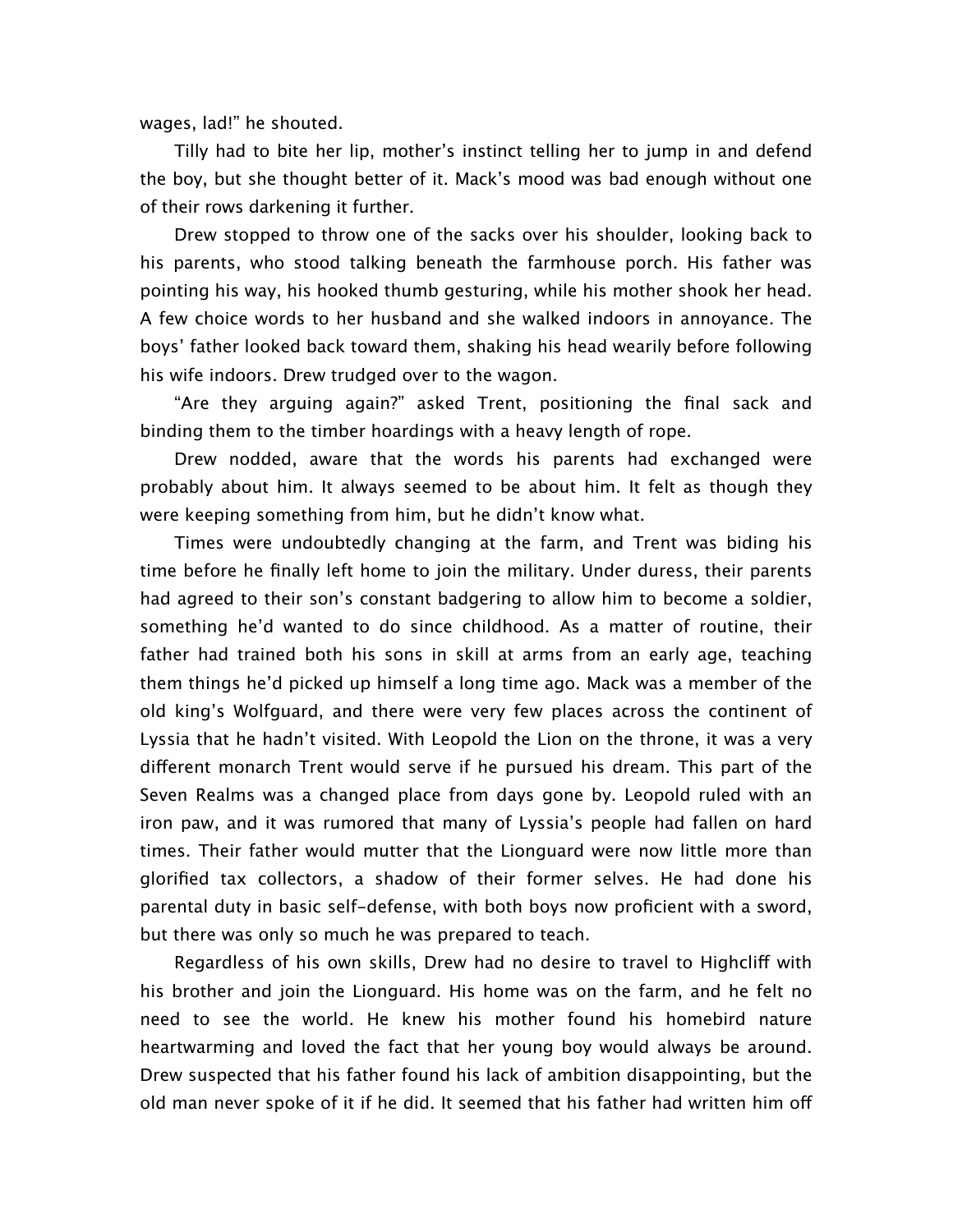at a young age, and if he were to stay around here for the rest of his life then so be it. After all, as Mack Ferran often said, another pair of hands was always needed on the farm, so the boy was good for a few things. It was as close to a compliment as he was likely to get.

Straining against his harness, the great gray shire horse kicked his hooves into the earth, keen to be on his way. He threw his head back and took a couple of forceful steps, almost causing Trent to fall off the back of the wagon.

"Whoa there, Amos," called Drew, slapping his hand against the wooden side. The horse relented, stepping back gingerly and dipping his head by way of an apology. "He wants to set off," said Drew, looking up at the gathering storm clouds. "Can't say I blame him."

Trent jumped down, and Drew followed him indoors to say farewell. They found their parents standing in the kitchen, embracing.

"Right, then," said their father. "I guess we're ready. Trent, get that basket off the table, lad. It's our lunch in there."

Trent picked up the basket and sidled past, back to the front door and the waiting wagon. They always took it in turns to accompany their father on the road to market. Tuckborough was some ten or so miles away from them, the nearest spot of civilization. By horse it was a brisk gallop, the coast road skirting the edge of the Dyrewood, weaving one way and the other along the clif top past bays. By wagon it was a far slower affair. With a number of shops, watering holes, and other more diverting interests, it was usually a welcome break from mundane life on the farm. Come autumn, however, it was decidedly less enjoyable. Cold winds and sleeting rain seemed to instinctively appear on market days. Even the prospects of a sly sip of ale with their father or a flirtation with a pretty girl proved lean enticements.

Their mother cleared up the breakfast pots from the kitchen table. Drew reached up and unhooked his father's heavy hooded cloak from its peg, handing it to him as he made for the door.

"We should be back around nightfall, depending on the road and weather," Mack said as he fastened the brass clasp of his cloak under his chin. "You may want to see about keeping the flock a little closer to the homestead today. After yesterday and all, yes?"

Drew nodded his agreement as his mother squeezed by, looking to say her good-byes to her other son. Beyond the doorway, a light rain had started to fall.

"Try not to lose any more of them. And look after your ma," his father added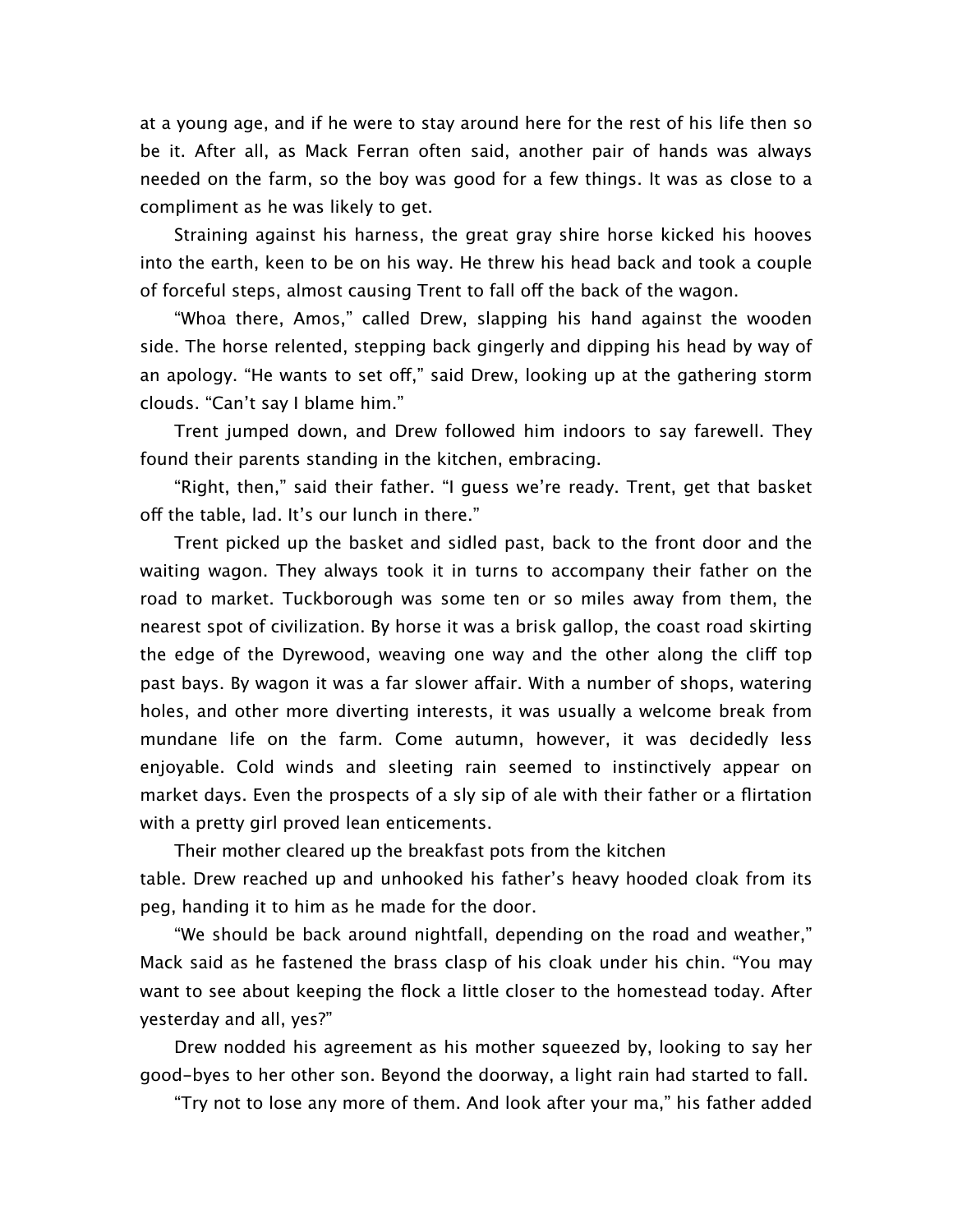as she passed.

The old man patted his hip, checking his hunting knife was at home in its sheath. Drew handed his father's longbow to him before picking up the quiver of arrows that lay at the foot of the stairs. He'd rarely had to use any of these weapons on the road, certainly not in recent years anyway. There had been a time, when the boys were toddlers, that bandits had stalked the coast road, and bows and blades were a necessity for travelers. Eventually the local farmers and road traders had come together to form a makeshift posse that dispatched the brigands. Those who weren't slain or hanged in Tuckborough had fled to pastures less feisty. Now the most dangerous encounter they might face would be a boar, big cat, or wolf. Still, old habits died hard for the ex-soldier. Trent followed his father out into the drizzle, wrapping his scarf tightly about his face and pulling up the hood of his cloak.

They both climbed into the cart, and Drew followed them to pass up the quiver of arrows. Amos gave a whinny of excitement, feet stepping in anticipation, aware that they were about to be of. Drew stepped up to pat the horse's nose with an open hand, but the beast pulled back, uncharacteristically arching his neck with a nervy snort. Clearly the horse was also on edge, and Drew guessed he was picking up on the same unsettled atmosphere.

"Gee up," called Mack Ferran, snapping the reins in his hands and spurring the old shire horse on. With ponderous footsteps the horse stepped out, pulling the great long wagon behind him. Drew stood clear of the vehicle, the huge wheels cutting up the mud as it went. As the drizzle slowly turned to a downpour and a storm rumbled overhead, the wagon disappeared into the rain.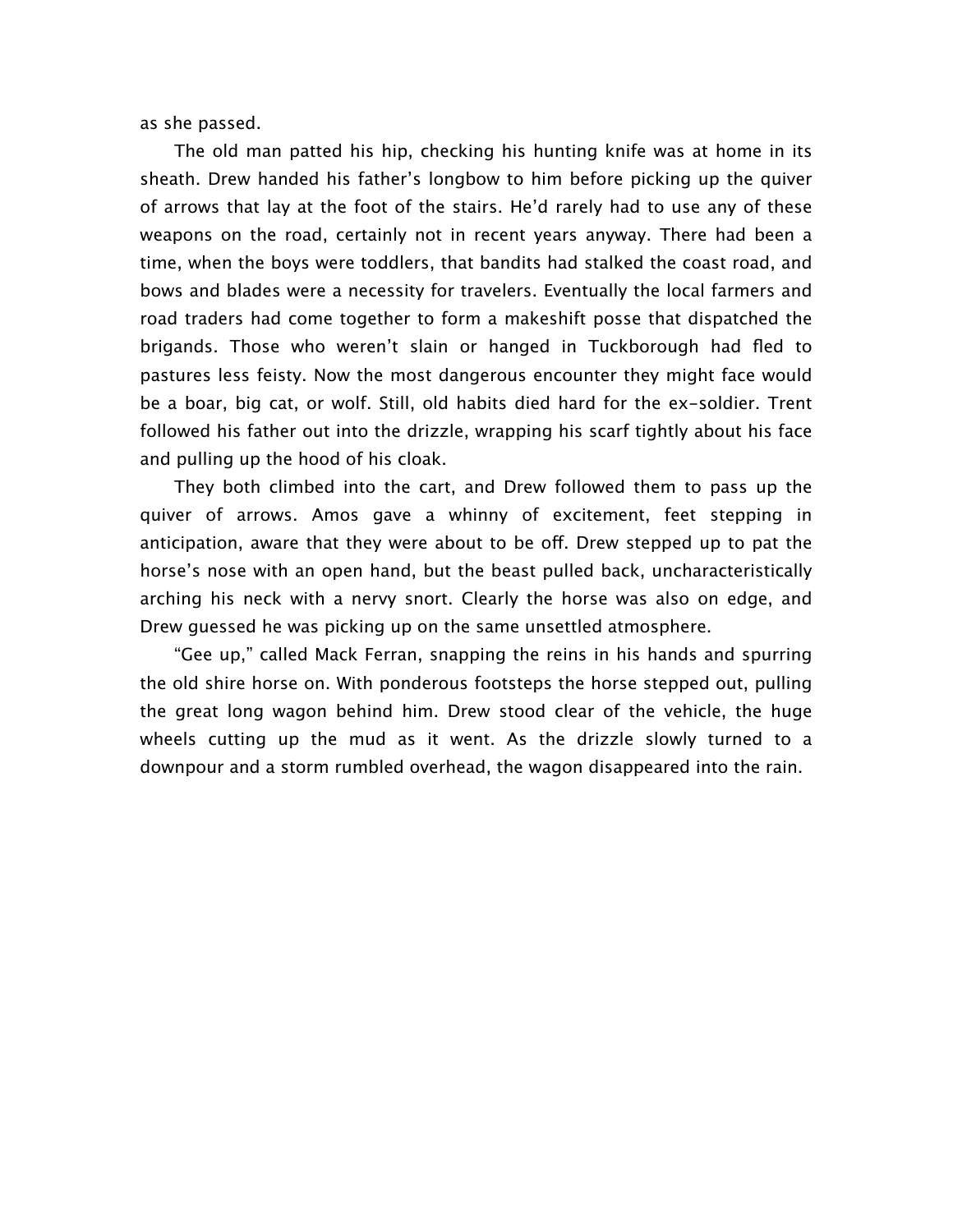## The Gathering Storm

THE AX HOVERED briefly in the air, poised for the drop, its blade glinting in the lantern light. With a thunderclap and a simultaneous flash of lightning, it flew down, cracking the log in two. Drew returned the ax to its bracket on the barn wall, picked up all the firewood from the floor, and set off back to the farmhouse through the sleeting rain.

Once his father and Trent had left, the day had been one of the most miserable Drew had ever experienced. The storm had been relentless, windowpanes rattling and shutters clapping as rain and wind battered the farm. The yard was a quagmire of mud and water, great dirty pools clogging the ground underfoot. He could hear sheep bleating from their shelter beyond the barn, where he'd moved the flock earlier in the day.

Hoping his bad luck with the animals was behind him, Drew had been disappointed to find the hex still firmly over his head. The sheep had proved skittish and unpredictable, almost impossible to herd when he took them to the field. A week earlier the flock had come to him when he called, happily gathering around him. Now they were diferent animals, the arrival of this invisible predator leaving them edgy and out of sorts. After trying to coax and cajole them for an hour, he had eventually turned to shouting to scare them into obeying his commands, something he'd never needed to do before. All the while he'd watched over his shoulder for any clues as to what was out there. By now there was no doubt in his mind that, whatever it was, it was something to be afraid of.

A day alone with his thoughts had not been the best remedy for Drew's mood, which was darker than ever. Whatever had upset the sheep had also played havoc with Drew, leaving him sick and fevered, and unable to eat his supper earlier. Elbowing open the front door, he stumbled into the hall, shaking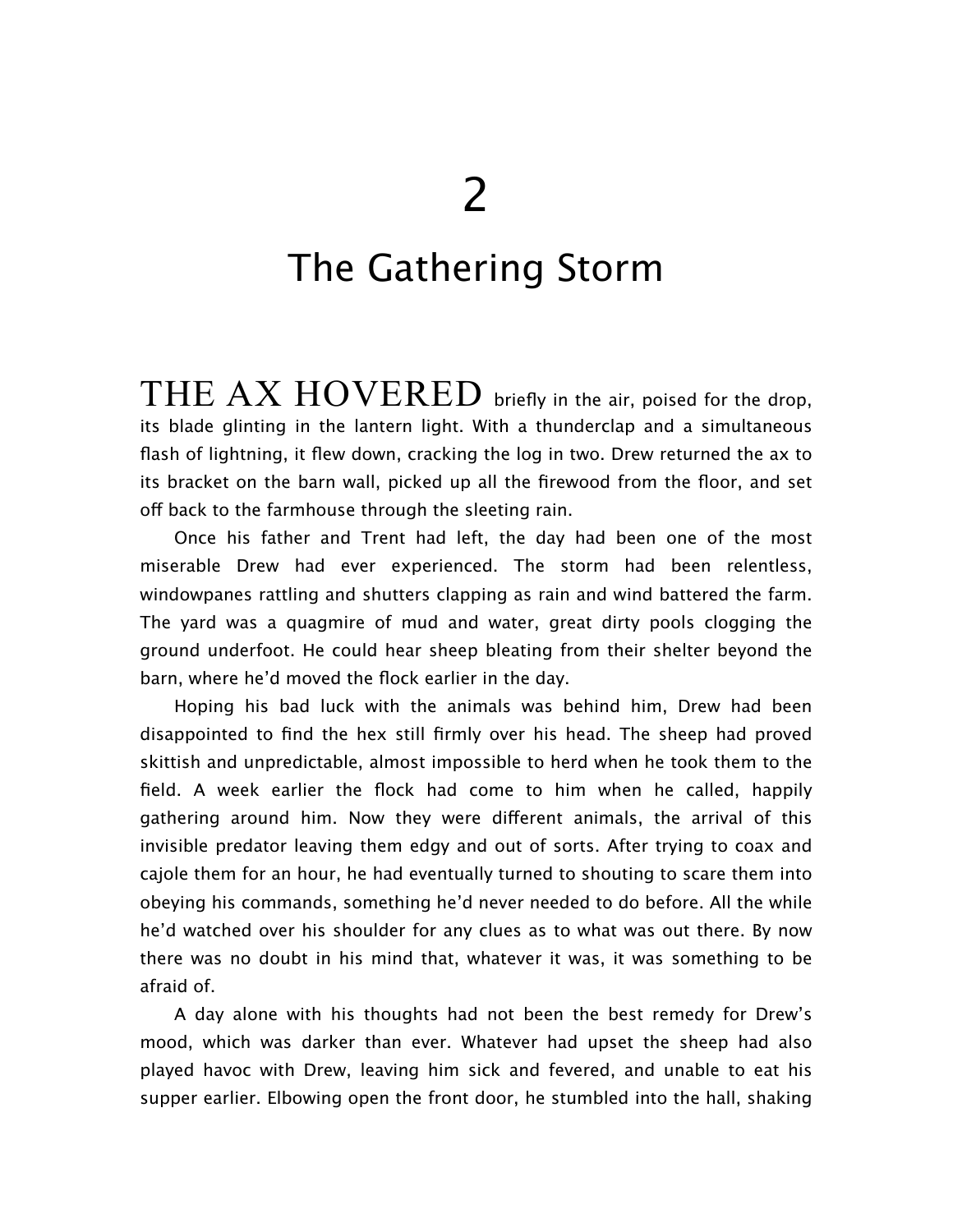the wet cloak from his shoulders and hopping about on one foot then the other, kicking off his boots. Barefoot and shivering, he trotted into the living room, where his mother sat knitting in the armchair by the dying embers of the fire. He tipped his armful of kindling and wood into the scuttle on the hearth with a noisy clatter, placing a couple of pieces on the coals of the fire. Crouched on his haunches, Drew remained at his mother's feet, hands held out toward the fire.

"How are you feeling, son?" asked his mother, putting down the needles and wool. She leaned forward, stroking his damp hair afectionately. She laid the back of her hand against his forehead, checking his temperature. He knew it was up.

"Not too bad, Ma," he lied, fighting back the cramps that rolled and shot through his belly. He looked up at the mantelpiece. Below his father's Wolfshead blade was a brass carriage clock. It was almost half past ten in the evening, well beyond the time that his father and Trent would normally be home. He had to assume that they had fallen foul of the weather.

Standing, he managed to smile to his mother. "Do you fancy a brew, Ma?" he asked, making for the kitchen. A hot drink seemed to be the only thing he could keep down at the moment.

"That would be lovely," she called after him. Filling the kettle with water he placed it over the big old stove. Whereas his brother clearly followed in his father's footsteps, Drew took after his mother, sharing her peaceful demeanor and easygoing nature. He always figured his mother must have been wasted in her youth as a scullery maid in Highcliff serving the king; her sharp mind and quick wit could have made her a great scholar if the opportunity had been there for her.

Leaving the kettle on the stove, Drew wandered back into the sitting room, settling cross-legged on the rug by the fire.

"Still not hungry?" his mother asked, concerned again.

"No, can't eat anything, Ma. Sorry," he replied, aware that his mother had spent hours preparing the evening meal earlier. Unable to eat, he had lain in his bunk in his bedroom, leaving his mother downstairs to eat her meal alone. The table still remained set, the cutlery for Pa and Trent laid out, plus his own.

"There's no need to apologize, my dear," said his mother. "I know how it is when you feel ill." She looked intently at him, as if reading his thoughts. "And I hope nothing else is troubling you." She put a reassuring hand on his shoulder. "I know you didn't mean to lose that sheep."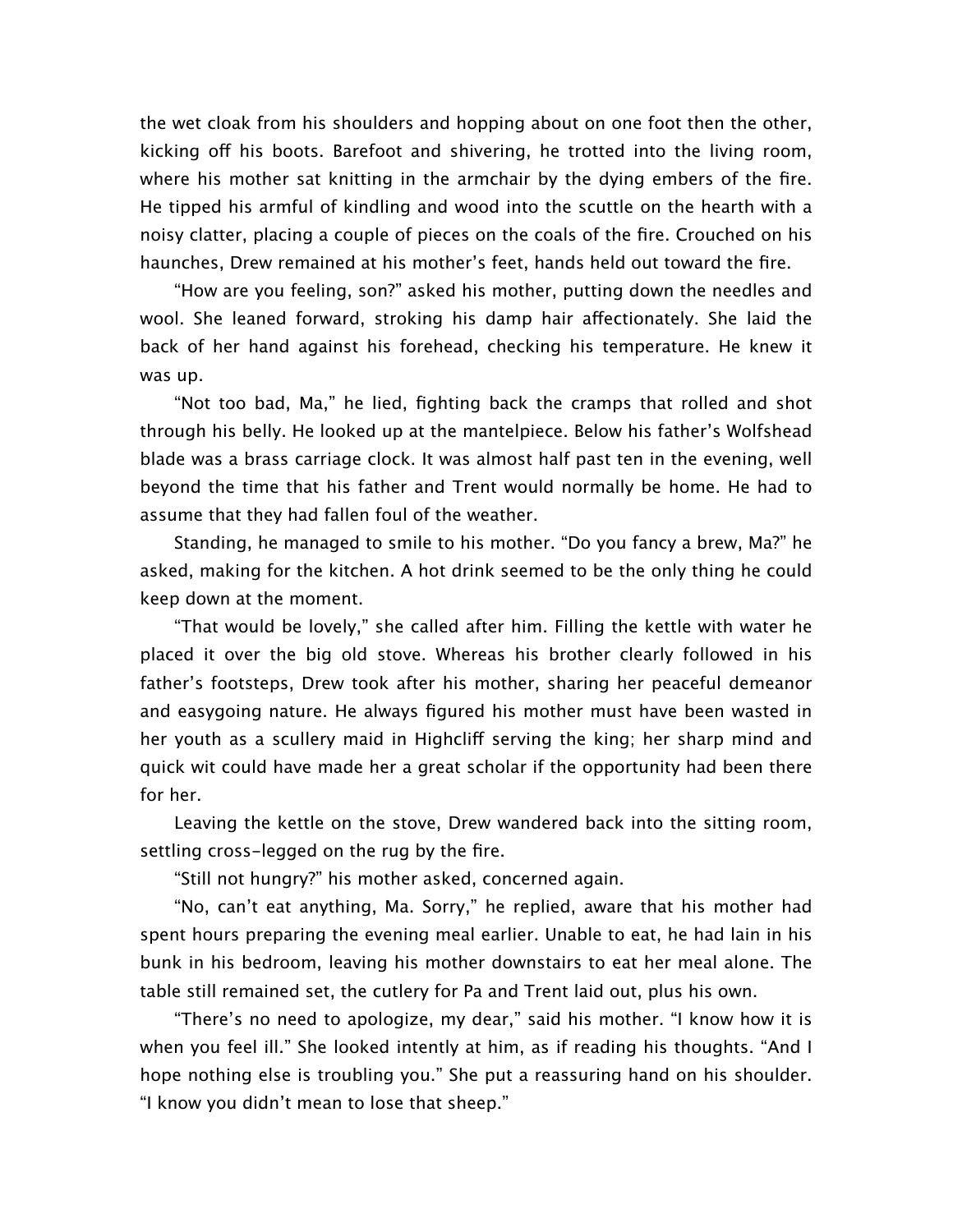Drew nodded. It was true he'd been worried about that, but now something else was disturbing him. He'd attempted during the day to unravel what had been going on with his parents' heated arguments, but his mother had proved adept at dodging his subtle lines of questioning. Although she'd provided no answers she had, however, revealed some clues.

To his relief, it didn't appear to be his fault. He knew his father was annoyed at the loss of a prize-winning ram, but his mother had just made it clear that he had done nothing wrong, and he believed her. She would sooner stay silent than tell a lie to either of her boys. Nor was it something that stemmed from a disagreement between his parents. Whatever it was, the clues suggested that it had something to do with the flock's strange behavior, but that was all he could work out. With his father dismissing his theories earlier, Drew was surprised to find out that he also thought something was wrong.

Drew was pulled back from his thoughts by the rapid rat-tat-tat of the rain on the windowpanes, making it seem as though the glass might shatter at any moment. Picking up another log, he threw it into the fireplace. The flames leapt high, the fire burning hungrily now, spitting, hissing, and popping. Drew walked across to the huge bay window. Over the storm he could hear his sheep bleating, wailing with worry. Should he go outdoors to check on them? Surely they'd be safe in the paddock? The moon, full and bloated in the night sky, broke through the storm clouds, casting an eerie light over the farmyard.

Drew suddenly felt the fever take him anew, as never before. A wave of dizziness washed over him as the blood rushed from his head. He grasped the heavy curtain with a trembling hand to stop himself from falling. His breathing rasped in his chest, labored and shallow, as rivulets of sweat rolled down his face and into his eyes. Drew wiped his forearm across his face and his sleeve came away sodden, clinging to his flesh. What kind of illness could have this efect on him?

He fixed his eyes on the moon, trying to focus, trying to clear his head of the painful sensations that now assaulted his body. His skin crawled, a fevered itch spreading its way over every inch of his flesh like wildfire. Nausea assailed him, his chest heaving, his lunchtime meal threatening to make a break from his stomach. The world turned around Drew, spinning on the bright white axis of the moon. Focus on the moon.

Focus on the moon.

His body seemed to calm, the pains passing as quickly as they had come.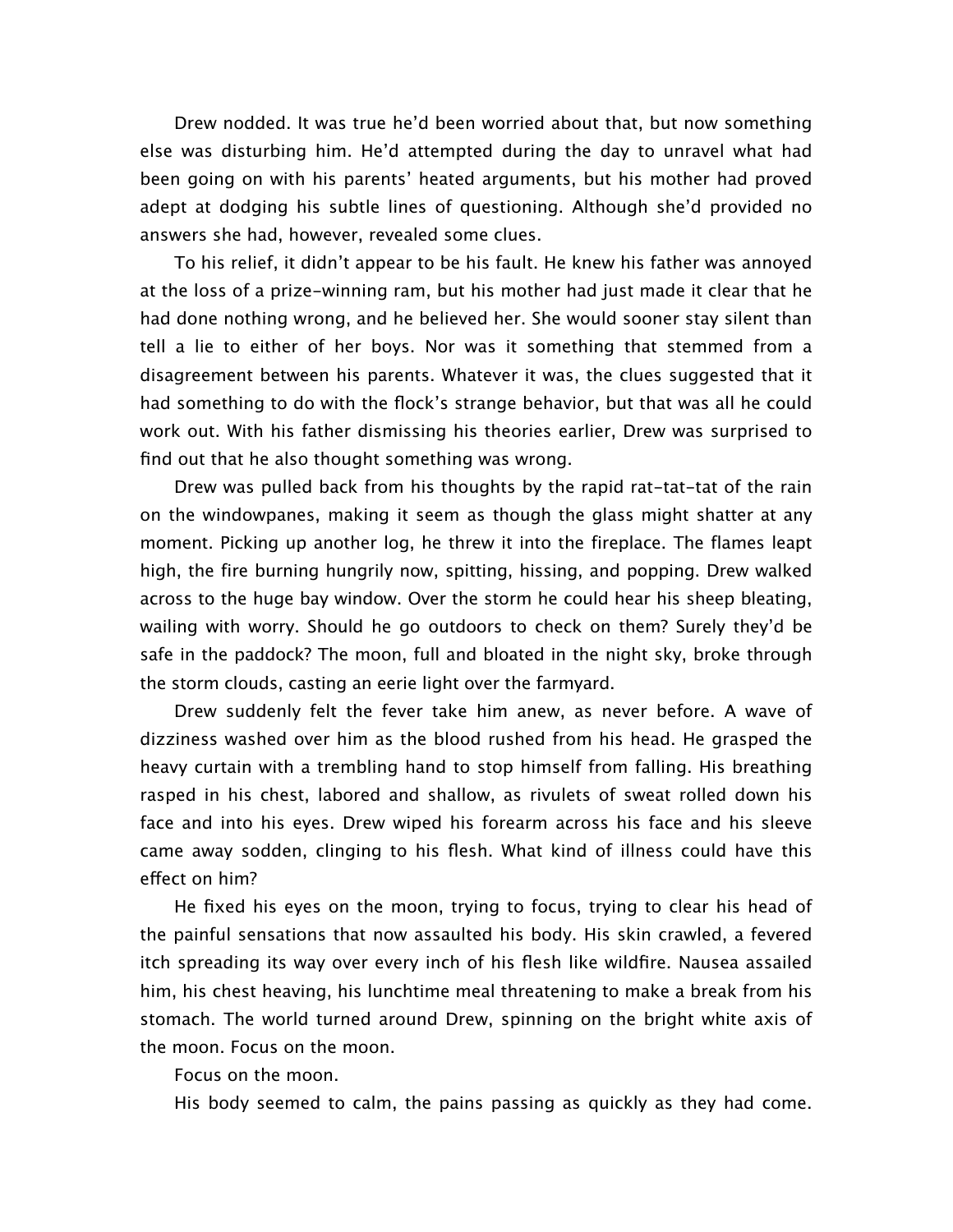His flesh cooled; the sickness passed. Outside the rain was subsiding, gentle now and almost tranquil. The sheep had quieted, suddenly calmed. Drew released his grip from the curtains, putting his hand to his clammy throat and massaging it softly. The peace he felt was unnatural, unnerving.

His mother rushed over. "Are you all right, Drew?"

"Not really," he replied. "I feel ill. I think it's the sheep being in distress. I'm picking up on it, and there's nothing I can do."

His mother chewed her lip, her brow creased as she stroked his cheek.

"Ma," asked Drew, taking a deep ragged breath. "What's wrong with me?" "Nothing, my love. Nothing at all."

Her face looked so sad, Drew thought, her frown aging her before his very eyes.

He smiled.

"I know there's something you're not telling me, Ma," he said, then, as she started to protest, "Please don't deny it. I've seen you and Pa. There's something you're keeping from me. I know I'm right, but hear me out. I need to say this. I just want you to know that I trust you. Whatever it is, whatever you and Pa are worried about, I know you'll do the right thing. I just hope, whatever it is, there's something I can do to fix it."

He was surprised to see tears stream down his mother's cheeks at his words, rolling freely as she smiled and sobbed.

"Oh, Drew," she said, her voice breathless. "Always so thoughtful, so understanding. Please believe me when I tell you that no parents ever loved their child as much as we love you."

Drew was slightly taken aback, and with a sadness in his heart doubted she genuinely spoke on behalf of his father.

"I wish I could be strong like Trent, and let Pa see that I'm worth something more. Are there two twins more diferent in all of Lyssia?" He smiled weakly. "But I never meant to upset you, Ma," he said. "Really, I didn't!"

His mother laughed at his words, hugging him. "I know you didn't, you silly boy, I know you didn't." She squeezed him tight. The storm outside seemed to stop, fading away for the moment. The rumbling of thunder had gone; even the rain had subsided. The world seemed silent.

"Don't try to be like Trent," she added quietly. "There will come a time when your pa and I need to tell you more. But you do need to know . . . that you're not like your brother."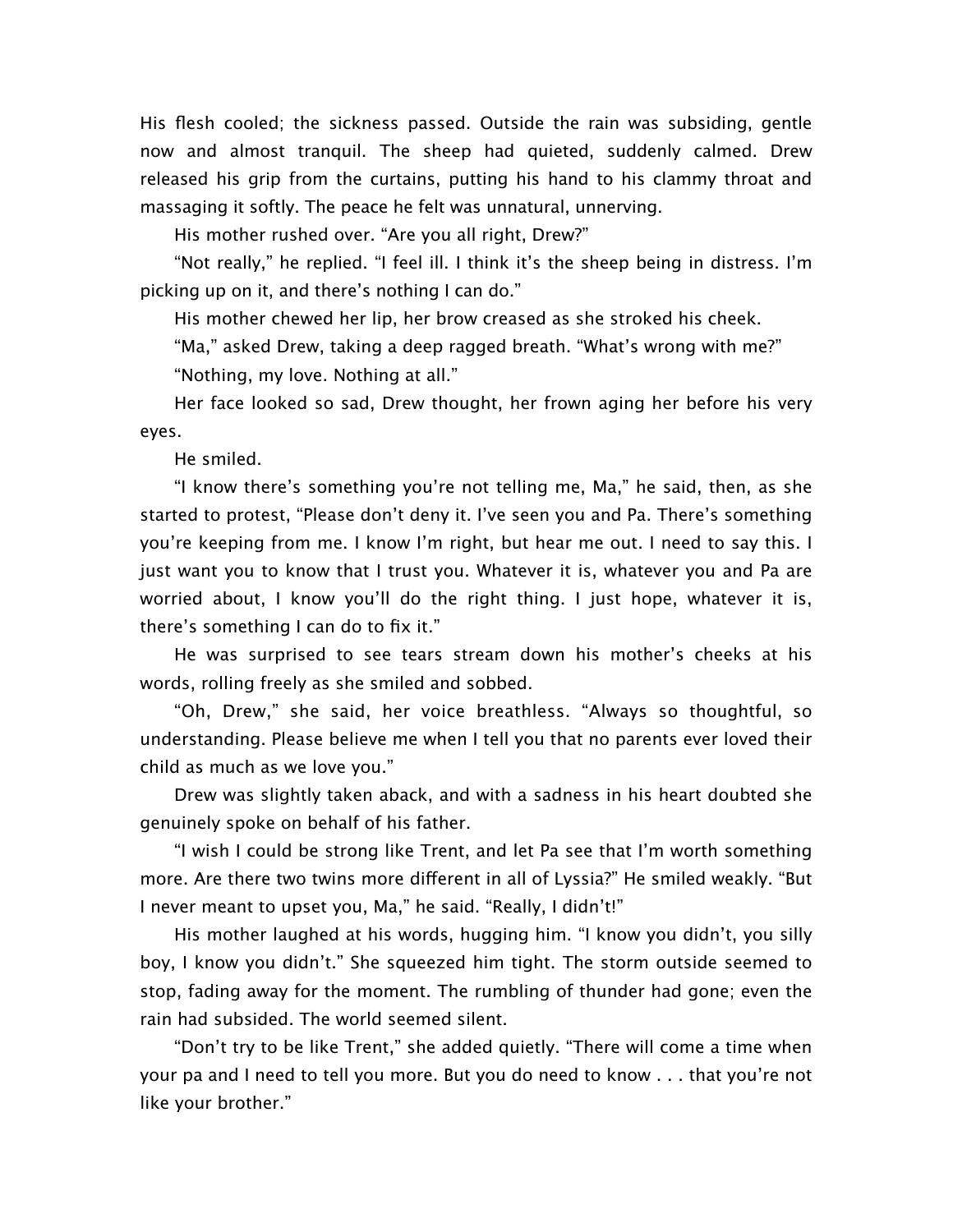Drew's eyes queried the strange statement, although the full understanding of her words was totally beyond his reach and comprehension. Just then the kettle began to whistle on the stove in the kitchen, low and slow at first before building toward a crescendo. The hairs on the back of Drew's neck stood on end. His mother wasn't finished.

"You are diferent."

He wanted to know more, to ask her what she meant, but as he opened his mouth the small panes that made up the bay window suddenly shattered in a hail of flying glass as the frame buckled and exploded into the room.

3

## The Visitor

THE STORM RAGED with a renewed fury, bellowing in the sky over the tiny farmhouse. As the curtains whipped about, caught and torn on crooked shards of broken glass, wind roared in through the gaping chasm of the demolished window.

Turning his back into the glass while dropping to the ground, Drew had sheltered his mother from the explosion as best as he could.

"Are you all right?" he called over the din.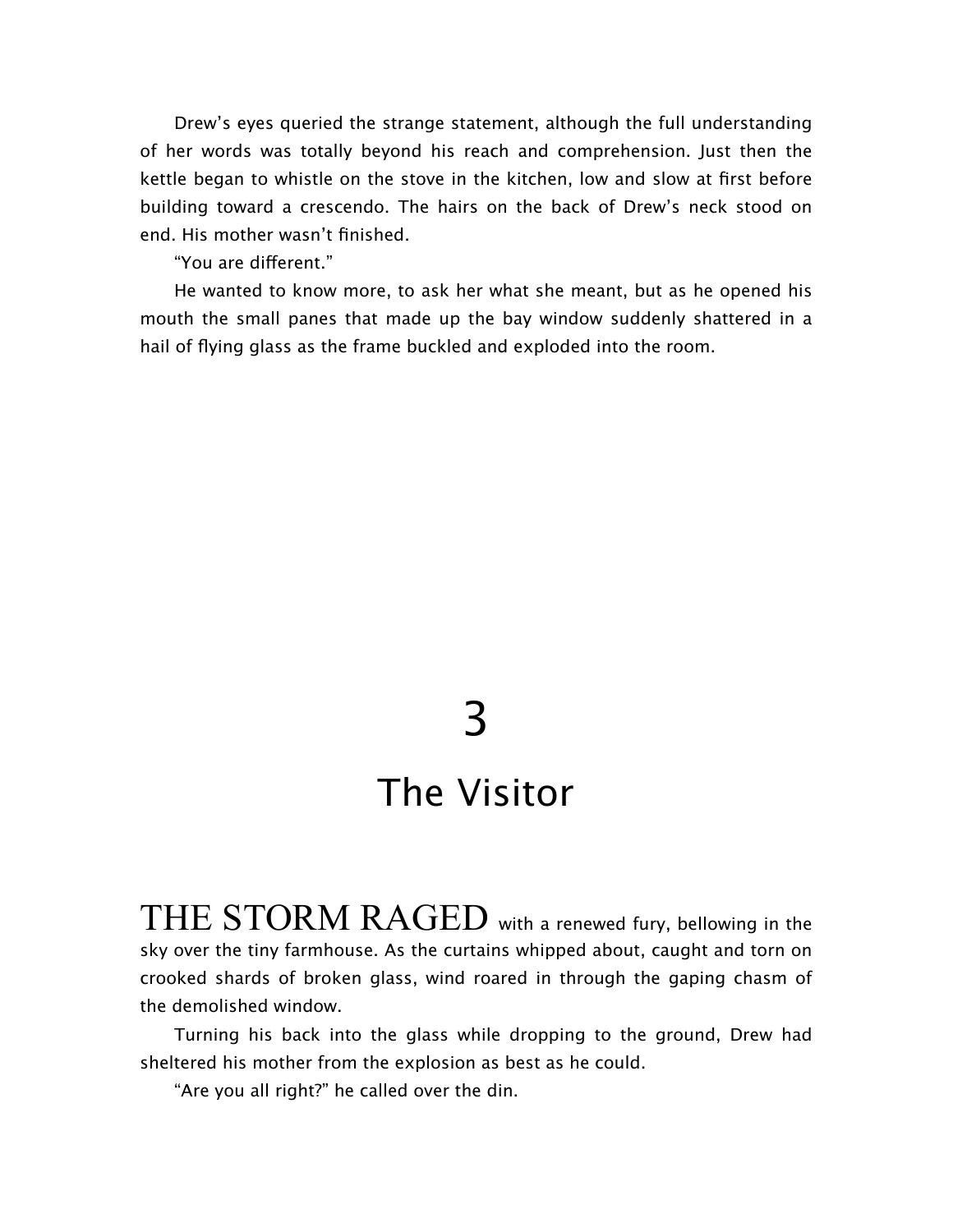His mother nodded quickly, eyes shooting toward the window. She looked shaken and scared, but beyond some scratches on her face, seemed unharmed. Drew slowly helped her to her feet, surveying the situation.

The great bay window now blanketed the floor with hundreds of tiny pieces of splintered wood and shattered glass. The odd piece of timber swung from its brackets attached to the window frame, broken and ruined. The bookcases that had flanked the window lay on their side, empty and smashed, their far-flung books flapping as the wind clutched at their pages. Rain continued to drive into the room, harsh cold spittle that spattered Drew's face.

Helping his mother back in her chair he began to step over the damaged furniture, making his way toward the window. The fallen bookcases would be best put to use as a temporary hoarding over the hole until the morning came. He'd have to dig out his pa's toolbox from the cellar, but once his father and brother returned they could all set about putting things back to normal. Still, the situation unnerved him.

His eyes searched the room, an important piece of the puzzle missing. The hairs on the back of his neck trembled, a shiver still coursing down his body and making his whole frame tremble. Something wasn't right. Squinting into the darkness, Drew couldn't see what had caused the impact. He had expected to find a great tree branch jutting into the house, but the lack of any obvious cause both surprised and worried him. Surely the wind alone couldn't cause such damage? He took another step toward the window, still searching for evidence. The fire roared against the storm before suddenly giving up the ghost, chased from the room.

Then it appeared.

The shadow seemed to build from the floor upward, a low murky shape that stood out from the darkness with a definition all of its own. Drew staggered back. As it rose, first to the height of Drew's waist and then taller, it seemed to grow outward at the same time, filling the gaping hole that had once been the bay window. Drew stumbled, the strength in his legs failing him, almost losing his footing as he backed up. Wood and glass clattered to the floor around the creature as the remains of the window fell from its frame.

Outside, the lightning flashed, adding a brief glimpse of illumination to the scene. Upon seeing the beast, Drew's first thought was that it was a bear of some kind, but who had ever heard of a bear being bold enough to walk up to a farmhouse, let alone leap through its windows? It quickly became clear that the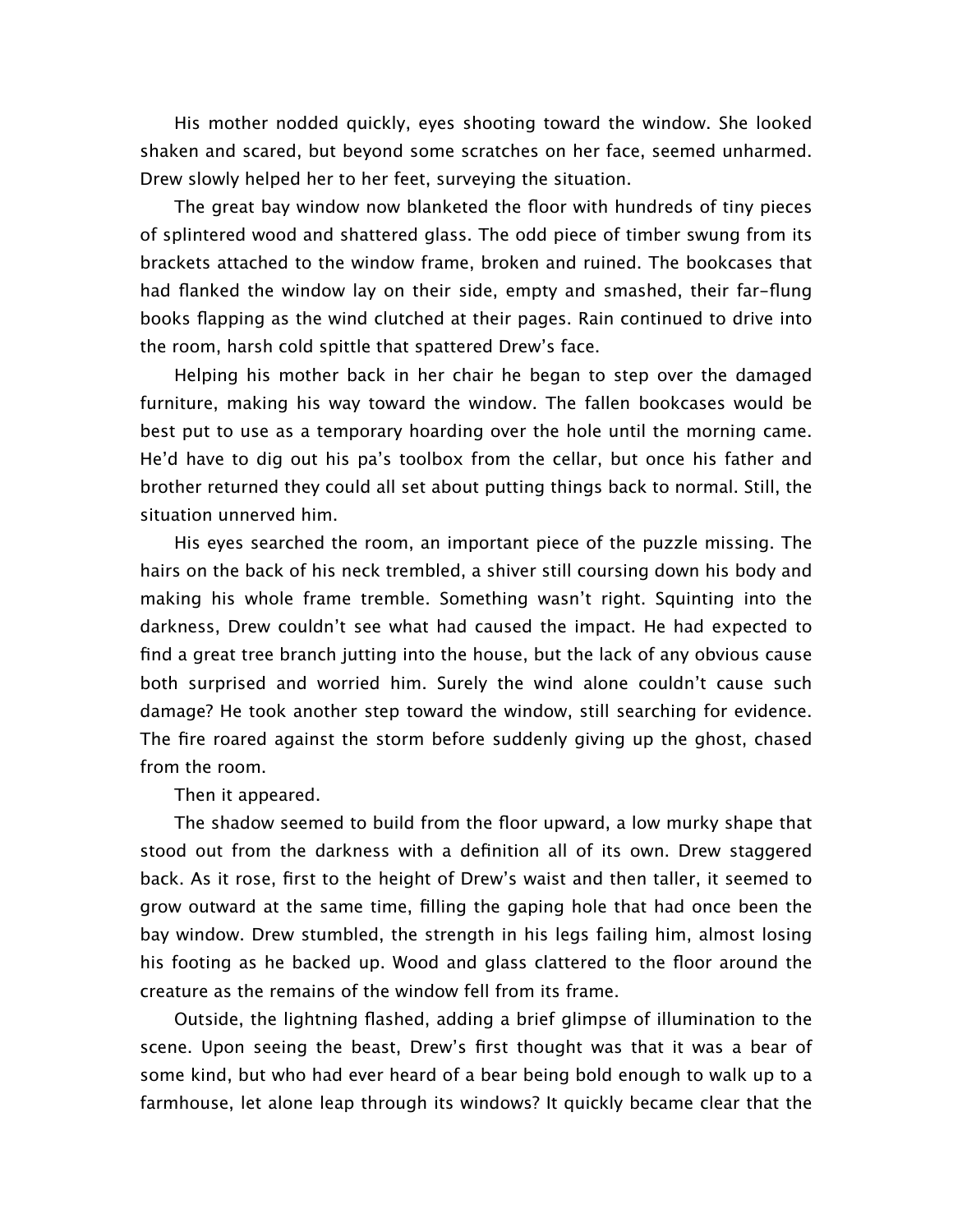creature was far removed from anything that he'd ever seen, sharing little in common with the animals that inhabited the Cold Coast.

A thick coat of oily black hair covered its heavy frame, a foul-stinking pelt that bristled with muddy rainwater. Heavy forelimbs swung down from its hunched shoulders, viciously clawed hands scraping the splintered floorboards around it. Smaller legs were bent double below, supporting the body, threatening to spring the great mass forward at any moment in a mighty bound. What appeared to be a long, fleshy tail wound out from the base of its torso, snaking back through the rubble toward the window. It stood some eight feet tall in all, dominating the darkness of the room.

Whatever horror the body of the beast had created in Drew and his mother paled in comparison when the fearsome head rose slowly from the black nest of fur on its chest. The long snout came into view, tapering toward the end where a cluster of long, sharp teeth jutted out from curling blood-red lips. Its breath rolled into the room before it, making Drew gag at the stench. The foul air carried the scent of rotting flesh and disease, the stink of death and decay, sweet and sickening. Its ears were small and pinned back to its head, almost hidden in the glistening dark coat. Two pale red eyes flashed from pitch-black sockets, narrowing with wicked glee as it stared back at its prey.

It opened its mouth wide, throwing its head back as it bared its teeth, a long black tongue lolling and snaking from its maw as saliva spattered down to pool with the rainwater.

Drew's stomach was in turmoil as he stared at the monster. His heart raced, the burn of the fever still gripping his body but now fueling something, feeding his will. Spurred into activity he leapt to the fireplace between the beast and his mother, reaching up and unclipping his father's Wolfshead blade from the chimney breast. It felt heavy and awkward in his hands, but he held it wavering before him, palms gripping the hilt of the sword. He felt his mother's trembling hand on his shoulder, her fear passing over him as she stood up to shelter behind him.

The creature seemed to chortle, loud, low, and guttural, as it clambered over the overturned furniture and farther into the room.

"Get out!" cried Drew over the wail of the wind, swinging the sword before him to try to ward it off. The beast raised a hand, batting the sword aside, stepping ever closer. Drew's bones and muscles burned, a sudden sharp pain racing wildly through his body to clench his heart. Losing control he lashed out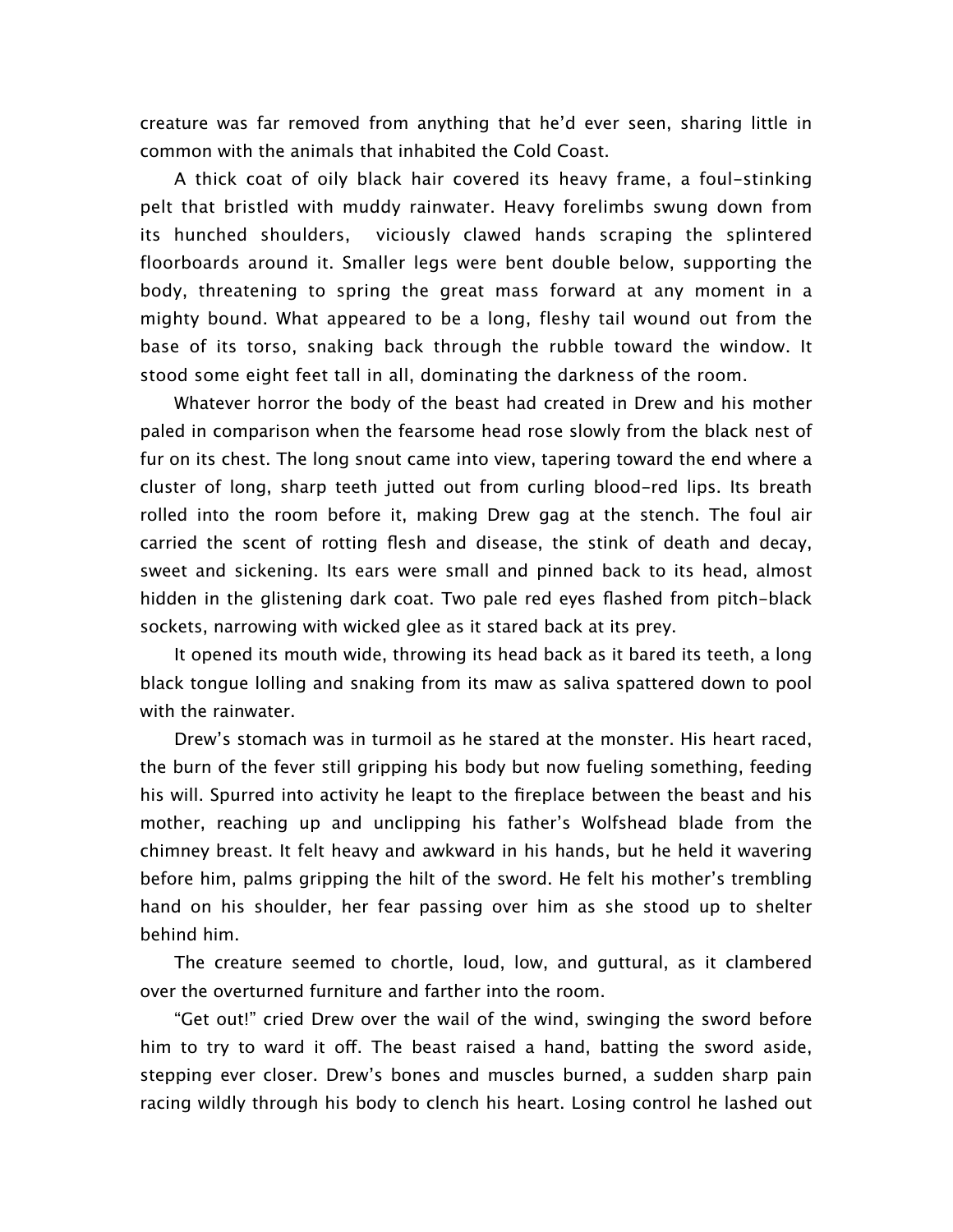with the sword, lunging toward the monster blade-point first. The sword disappeared beneath its arm, hitting home somewhere in the monster's midrif. It recoiled, staggering. Lowering a clawed hand to its bloodied side, it examined the dark black liquid with no small degree of concern, before glaring back at its attacker. A huge hairy arm scythed out, quick as a flash, arcing across the room to tear Drew's chest. Blood flew from a trio of razor-sharp cuts as Drew collapsed against his mother, the sword tumbling from his grasp with a clatter onto the floorboards.

"Drew!" called his mother, but the cry was in vain.

His body shook violently, picking an unfortunate moment to seemingly give up its battle against the fever that had haunted him. Tilly Ferran let out a scream of despair as her son tumbled from her arms to the hearth, his poor body convulsing. She snatched up the blade.

"You've killed my boy!" she cried, waves of a mother's grief exploding from her.

The monster raised a thick black claw, waggling it in a show of disagreement, before pointing it at her. Its voice gurgled, a malevolent laugh that belonged to the dark places of the world.

"For you. Came. For you . . ."

Tilly's eyes widened. She staggered forward, sword flailing wildly, but the creature powerfully swung out its arm, claws meeting her as she ran, the sword tumbling from her grasp. The impact sent her flying through the air toward the kitchen. She landed on the table with a sickening crunch, sending crockery tumbling to shatter on the tiled floor.

Twitching and shuddering, Drew could only watch as the monster sent his mother crashing into the kitchen. As it followed her, all he wanted was the strength to rise and attack the beast, bring it down, tear its throat from its body. But he was paralyzed by an unfathomable weakness that had now consumed him.

The creature slowly advanced into the kitchen, drawing out the inevitable. It stepped through the chaos, wind cloaking it with rainwater as it shambled up to the table. A huge clawed hand trailed playfully along the wood, blood dripping onto the surface.

Tilly Ferran whispered the word "no" over and over, again and again, but she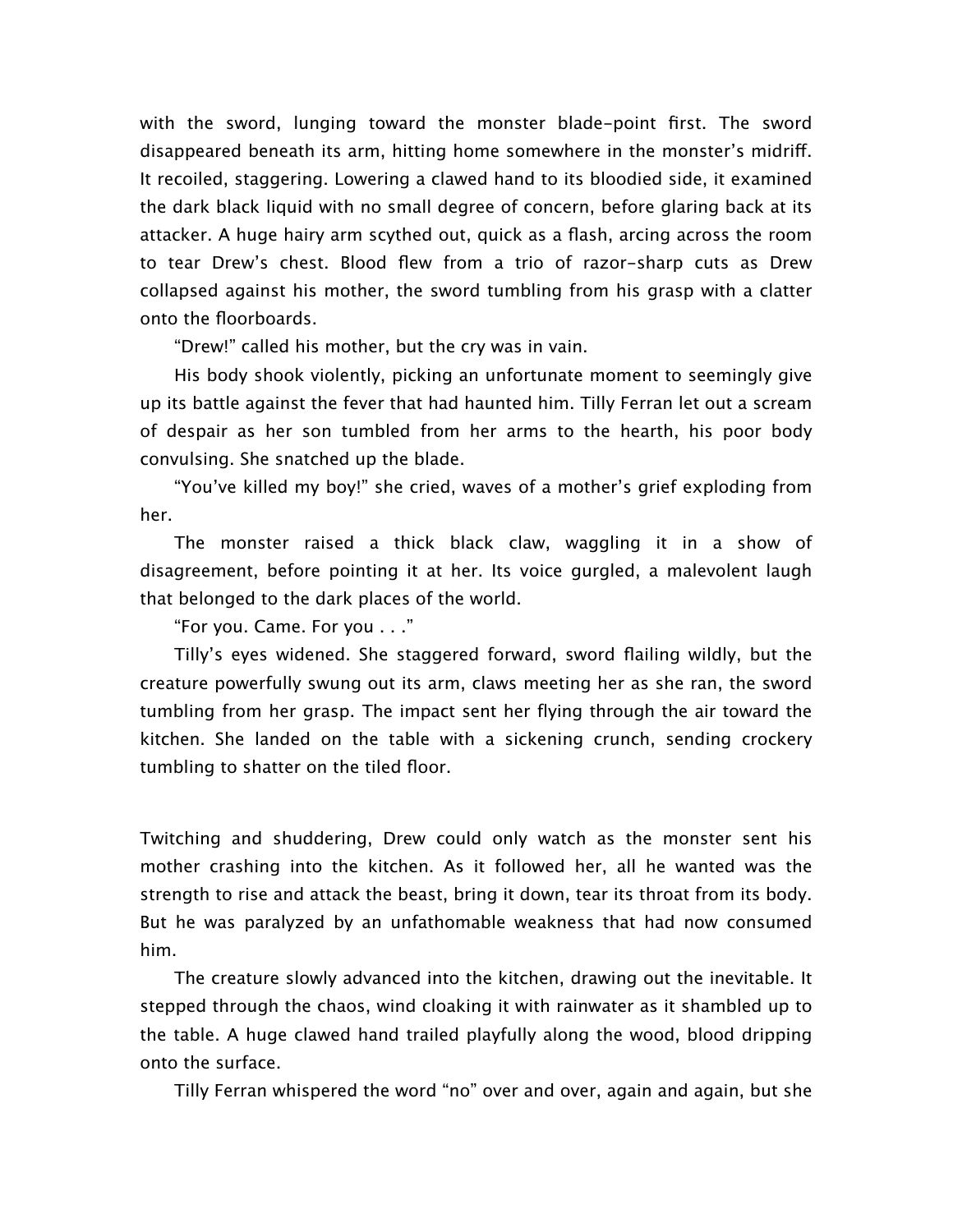knew this was her end, knew there was nothing she could do to stop the monster. The beast shook its head, stinking drool falling onto the table beside her head.

"I thought . . . I thought I was safe from you," she mouthed, though the words found no volume. "I thought you'd never find us."

The animal snarled a grin, leaning in toward her and mouthing a single word as it opened its mouth.

"Never."

Then it closed its jaws around her throat.

Indescribable anger and fear raged through Drew's body as he watched the nightmare scene unfold. He closed his eyes, willing his limbs to move but was instead assailed by a feverish spasm.

It started in his guts, as before, but worse. Much worse. He felt his insides tearing now, not fighting to pull free from his body but twisting about and finding fresh homes. His bowels seemed to rise from the pit of his belly and shift farther back, while his lungs grew threefold, great gasps of air racing into his chest. As the lungs grew, so did the rib cage, straining at first before cracking and popping. His chest expanded as his ribs took a new shape. The pain was unbearable. He wanted to yell out loud against it, but nothing came other than a silent scream.

He gritted his teeth as he felt a pressure grip his skull like a vise. The strain increased; Drew thought his eyes might burst from his sockets. He felt his gums beginning to tear as his teeth seemed to work themselves free. His arms came up before him, but he could only stare in horror as his hands distorted, stretched, and elongated, with his nails tearing from his fingers into great long claws. Hair shot from his flesh, up his arms, from his chest, and he felt his mind threatening to slip away. His skull cracked under the pressure, and his jaw dislocated when a muzzle broke out.

His eyes hazed over, yellow and baleful, as he looked up from where he crouched. A semblance of Drew's mind remained, locked away inside, unable to fathom this horrifying transformation. He was looking on, a witness to what unfolded, as if suspended from the ceiling above. Fur bristled along his spine as, hackles raised, he watched his enemy, the intruder's back turned.

He let out a low growl, almost inaudible over the sound of the storm, but the monster heard him. It turned, slowly, blood staining its muzzle as it looked back into the sitting room. Disbelief appeared on the monster's face. It faced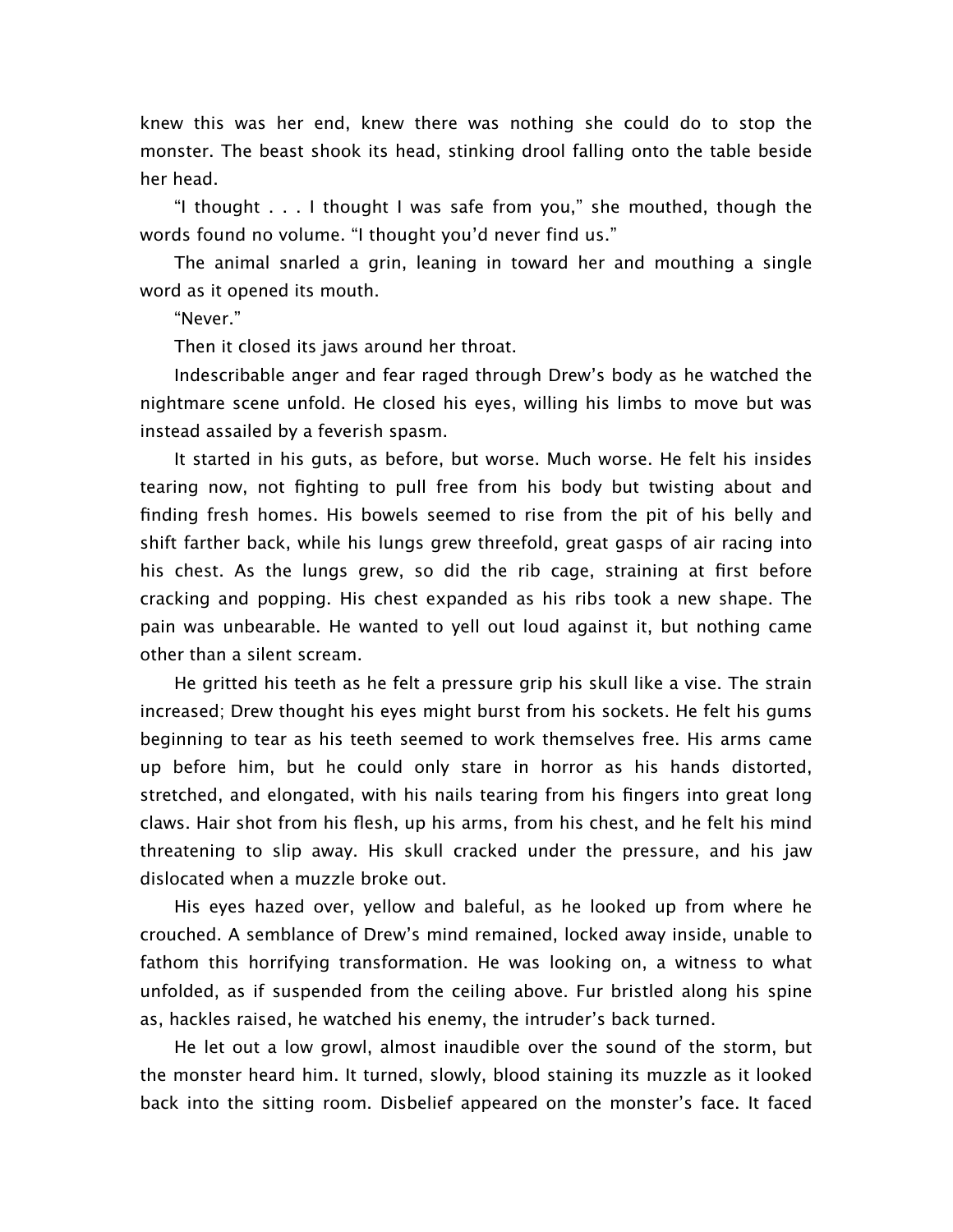the boy, or what had been the boy, warily.

Before the creature could move Drew instinctively leapt forward. He cleared the distance between them in one bound, crashing into the beast's chest, and the two tumbled to the floor in a ball of flailing claw, tooth, and fur. The monster tried to defend itself from Drew, but the beast-boy was taken by a furious hunger, a rage that was unstoppable. The monster, though clearly stronger and a seasoned killer and fighter, let slip its guard in the panic, and Drew's jaws snapped over its skull. He yanked the beast's head back in a sharp savage motion, and with a ragged tear the flesh came with it. Letting loose a screech of pain, the monster struck back, a clawed fist hitting Drew hard in the chest. The force of the blow sent the boy tumbling back, crashing into a dresser in an avalanche of crockery. His strength escaped him when he tried to get up, the jangling pain of broken ribs adding to the shock of being winded.

Looking up from where he lay in a heap, Drew saw the creature rise from the floor, towering over him again. Ragged breaths escaped from its mouth as moonlight streamed in through the kitchen window, illuminating the damage Drew had dealt it. The right-hand side of its face was missing, revealing torn sinew and cartilage slick with black blood. Bare skull caught the light, a crescent of bone that arched around the eye socket like a bright white sickle. Flesh hung in tatters from the side of its mouth, the teeth in all their glory vanishing into the shadows of its jaws.

Snarling, the monster let the remainder of its lips peel back, emitting a gurgling growl. Raising its hands, it let its claws play against one another, long black talons that clicked and clacked with anticipation. It hunched its shoulders as it took a step closer, its legs crouching, muscles flexing, as it prepared to pounce on the boy. A noise from the front of the house made the beast stop, its head twitching up, bobbing, as it listened intently. It looked back at the strange helpless creature at its feet, spitting blood at him in anger before turning and diving through the kitchen window. Sheet glass fell from the frame as the beast vanished into the stormy night.

Struggling to regain his composure, Drew fought to get to his feet, grasping a leg of the kitchen table with one clawed hand over the other until he stood tall. While he climbed he could feel his body shifting, twisting again, as his human self returned. The hairs that covered his body receded, disappearing beneath his skin, and his bones and muscles reverted back to their natural state. Last to crack back into position was his muzzle, and he felt his face slowly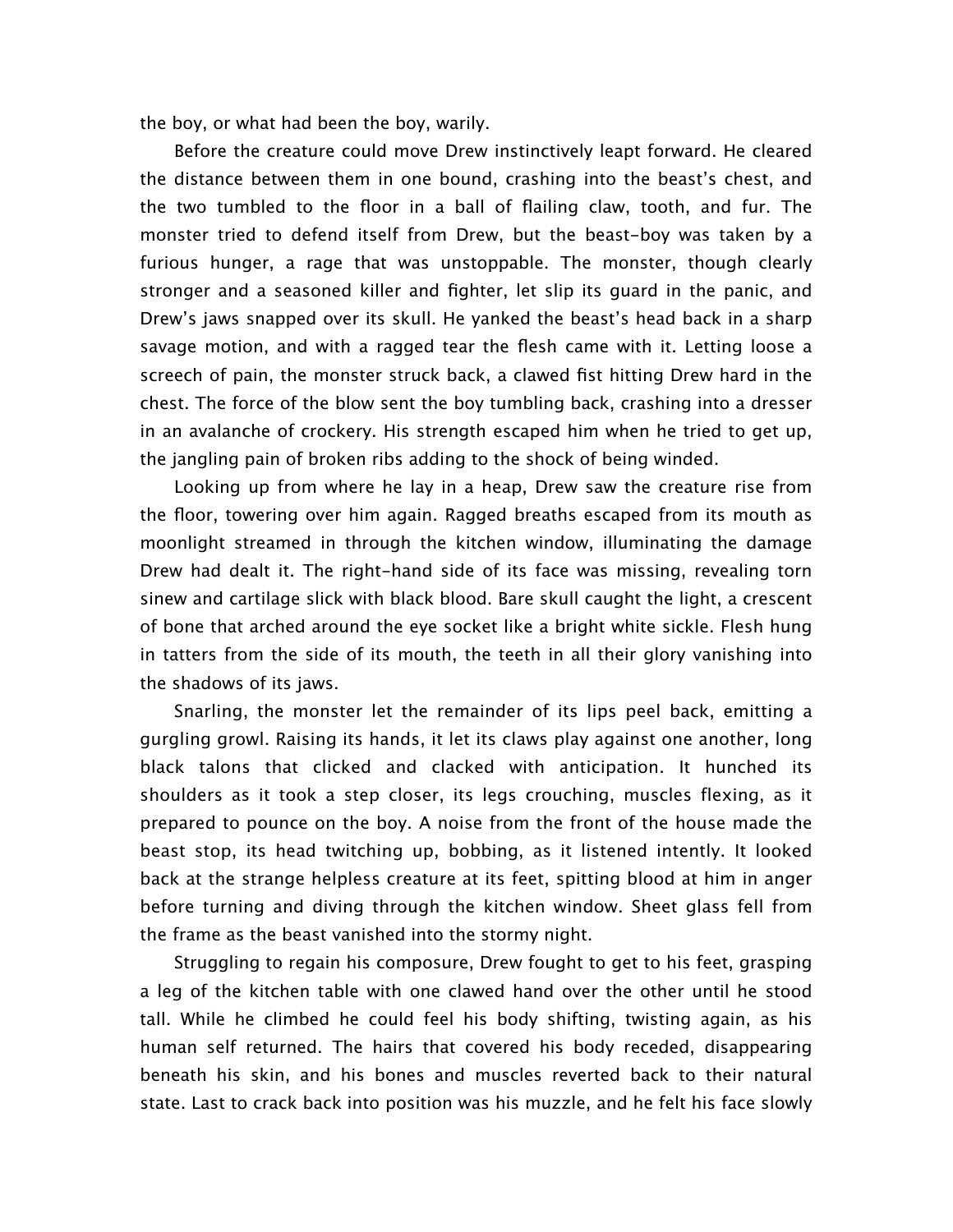return to normal as he looked down on his lifeless mother.

Laid out as if on a mortician's slab, Tilly Ferran stared up at the ceiling through dead eyes, blood spread from her throat over her chest. Unable to hold back the tears, Drew bent low, taking his mother in his arms and lifting her head until they were cheek to cheek. Tears streamed down his face as he sobbed in silence.

When Mack Ferran stepped through his house a short time later, it took him only a moment to register what had happened. Turning the corner of the upturned living room he looked through the archway into the kitchen. His wife of twenty years, the only true love he had ever known, lay sprawled on the table. His son stood hunched over her, her head in his hands, limp as a rag doll. She was dead, her throat torn ragged. The boy's jaws and hands were slick with blood, and when he looked up to face his father he had a wild, animal look that cried of madness and murder.

Mack's eyes glanced to the Wolfshead blade on the floor. Crouching slowly he let his right hand slip around the hilt, his fingers feeling their way before clenching into an all too familiar grip. All the while he fought back his fury, keeping his composure. He straightened as Trent dashed into the house, skidding to a halt behind his back.

"Put her down," said the old soldier, raising the sword out before him, the blade motionless as the wind and rain still whipped through the ransacked house.

Drew trembled, his head shaking, uncomprehending. Why was his father holding the sword to him?

"Father . . ." he gasped. His voice came out low and bestial, struggling to escape through his still-twisted throat. His face twitched and spasmed as his dislocated jaw grated back into place.

"Put. Her. Down." His father stepped closer, two, three steps.

Drew looked from his father to his mother, trying to comprehend his father's actions. Surely he couldn't think that Drew was responsible for this? Tears streaked down his face. His eyes darted toward Trent, his brother's face a mixture of fear and confusion at the scene before him. "But Father . . ." Drew said, bloodstained lips trembling.

"Stop saying that," the older man screamed, his sword beginning to quiver in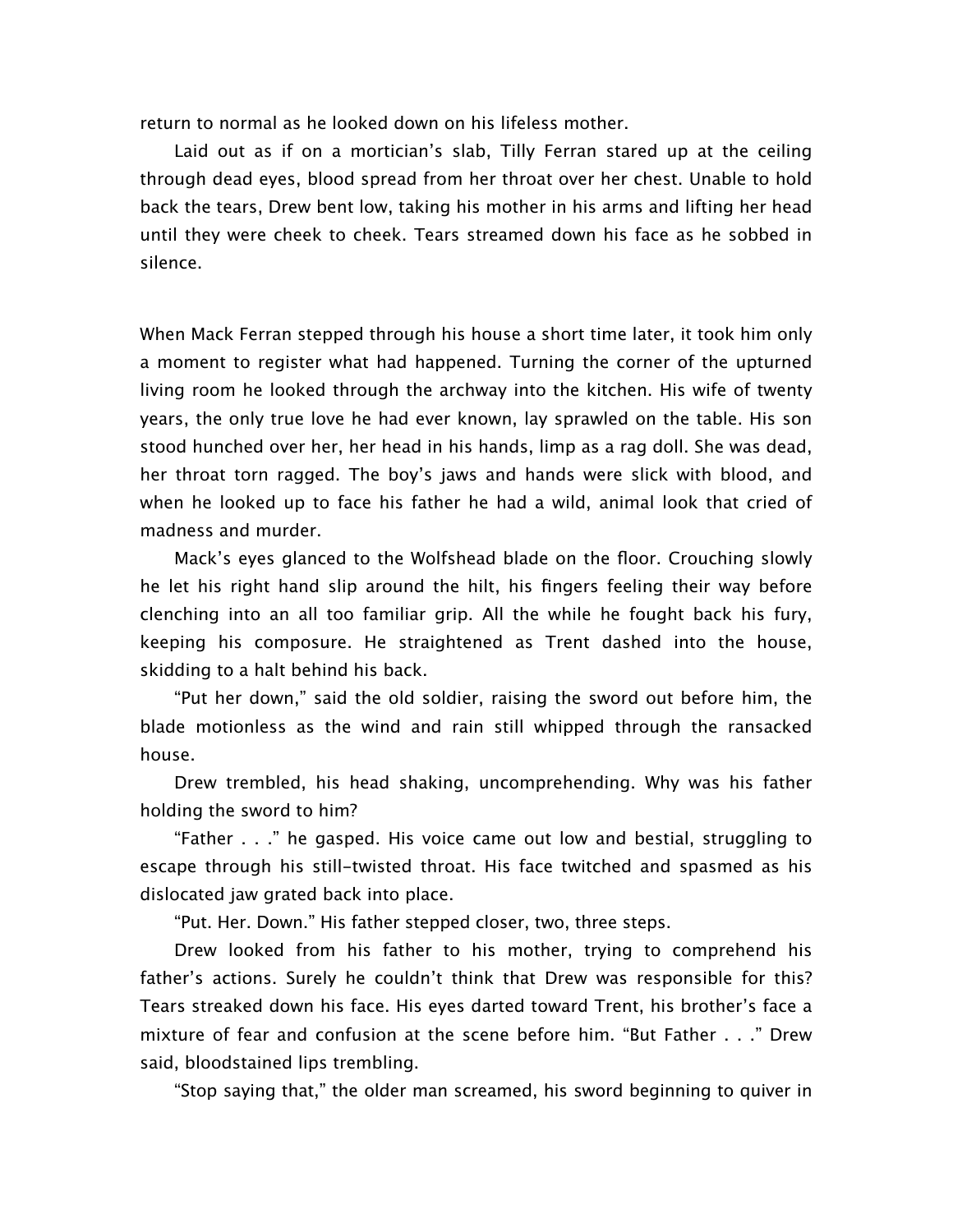his hand now as he struggled with his rage.

Drew wanted to be sick, wanted to collapse. What should he do? He tenderly released his grip and laid his mother's head back on to the table from the cradle of his arms. "An animal . . ." he started to say, but could not complete the sentence.

His father leapt forward, covering the distance in a swift bound, sword scything through the air with deadly accuracy. The sword tore into Drew's shoulder blade, cutting deep and fast. Wailing, the boy stumbled back, scrabbling barefoot over broken glass as his father now stood before him and his mother. Trent watched the drama unfold from the archway into the living room, jaw slack as the horror played out.

"You're no son of mine," his father spat, eyes red with tears as he snarled and choked on his words. "Monster!" he screamed as he lunged forward once more.

Drew raised his hands in a vain attempt at defense, but the sword flew straight to his belly, sliding in and through his stomach, right up to the hilt. Father and son were face to face, eyeball to eyeball. Drew's eyes blinked in disbelief as his father's eyes narrowed, his grisly job done. He released his hand from the sword hilt and let his son stumble backward into the cold shadows of the kitchen.

Drew's fingers reached for the handle that sat flush to his stomach, stained dark with blood. He felt the tip of the blade scrape the brickwork behind him from where it extended almost three feet from his back. His fingertips played over the decorative pommel, a steel Wolfshead glaring up at him in an emotionless stare.

Mack stepped back to his wife, taking her still-warm hand in his own before dropping to his knees. It had come to this. This boy whom he had raised, this monster, taking the life of the most precious thing in his world. In his worst nightmares he'd never dreamed of this moment. The boy was an aberration, a monstrosity. Justice had been swift, but he could never forgive himself for allowing this to happen. He looked at his wife, her ivory skin coated crimson with her own blood. They had known, and still they had been unable to stop it.

Trent stepped forward and patted his father's shoulder, just once initially and then repeatedly, more insistent. At first Mack thought they were pats of consolation, of shared grief, but he quickly realized as the pats became frantic tugs that the boy wanted his attention. He looked up.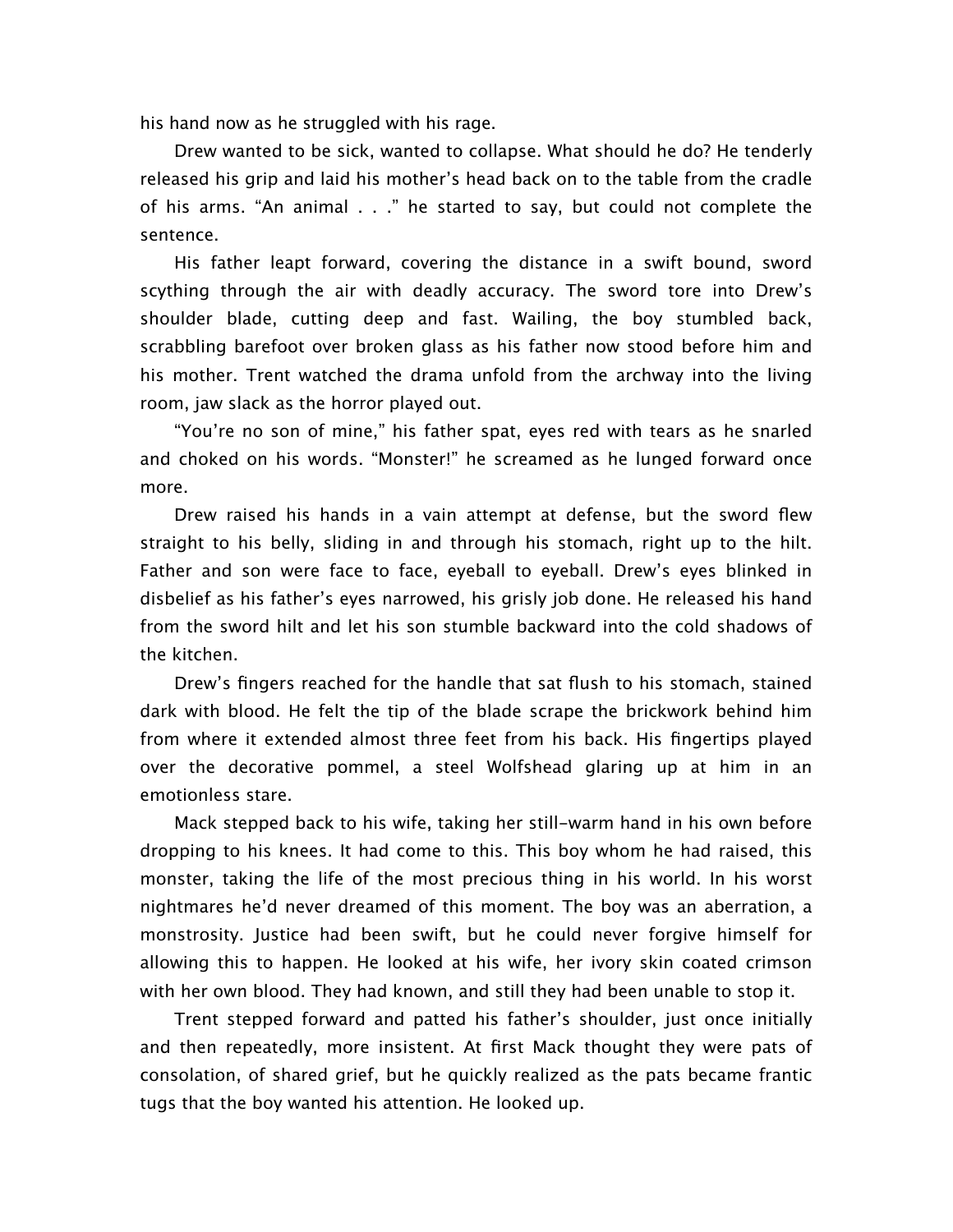Trent stared wide-eyed across the kitchen, his hand stretched out and a trembling finger pointing toward his brother, who stood silhouetted by the shattered kitchen window. Still stood. The wind whipped around him as he teetered, bloodied, blade firmly lodged through his midrif.

Mack rose, knowing what had to be done. How could he have forgotten? All those years in the king's service and his mind had slipped. He turned to his son as Drew looked on, speechless and stunned.

"Boy, go fetch me the poker," he said. Trent simply stared at his brother, who by all rights should have been dead but stood wobbling on his legs like a newborn lamb. His father grabbed him by the coat, shaking him. "The poker from the fire, boy. Fetch it. And be quick about it!"

Drew watched his brother dart into the living room. The whole thing was surreal, all of the night's events escaping explanation, a twisted dream. The beast, his mother, the transformation that had taken him. His own father had run him through with a sword. Surprisingly the pain from the sword seemed diminished somewhat, dull compared to the bone-breaking injuries the monster had dealt him. He should have been lying on the floor in a pool of his own blood. Yet somehow he still lived, the Wolfshead blade slicing him like a stuck pig, and now his father wanted the old poker from the fireplace. Drew used to play with that poker as a boy, fascinated by the fancy metalwork that ran the length of it up to the now-banned silver handle.

But this wasn't a dream. Drew fought the nausea that welled up inside him. His father had attempted to kill him once already tonight and looked determined to try again. The next time he was bound to succeed. Drew's decision was made.

He clambered up onto the window frame before looking back just the once. His father stood there, obscuring his mother from his view.

"Hurry, boy!" yelled Mack Ferran as Trent snatched up the poker from the cluttered chaos of the living room.

Drew hovered on the glass-peppered windowsill, half-naked in tattered clothing that flapped in the wind. His eyes glinted as his father stared at him with an unfaltering gaze.

"Give it to me," Mack called as Trent stumbled through the broken furniture and thrust the poker toward him. He grabbed it by the pointed end, raising the silver pommel over his head before turning back to the boy who used to be his son. Drew had killed now, would kill again no doubt. He had a taste for blood.